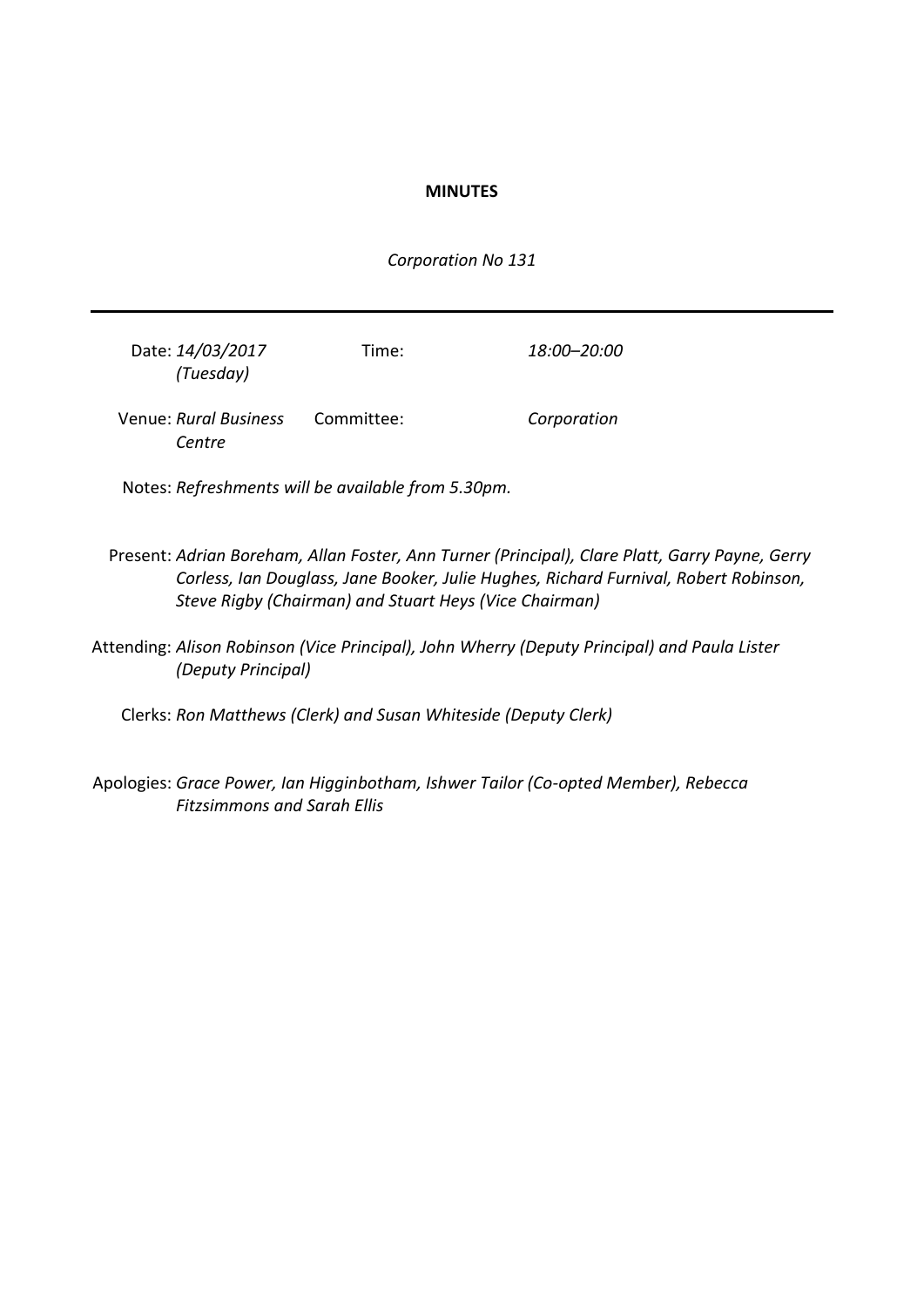## *Public* Minutes

Item number: (and category) Item description:

#### **15.17** *Attendance of Co-opted Governors and College Management*

*Decision*

Standing Order 13 states that:

*As a matter of policy all meetings of the Corporation and its Committees will be held in private. The agendas, minutes and supporting papers of its public business will be made available to the general public.*

### *However:*

*a) The Principal shall be authorised to invite members of staff to attend in their employed capacity for both public and confidential business as appropriate and in accordance with Standing Order 25.*

*b) The Corporation however, may exclude members of staff from attending any business that it deems necessary.*

*c) Attendance by other persons shall be at the discretion of the Corporation following advice from the Principal or Clerk.*

## **Resolved:**

## **That Management attend the public and confidential parts of the meeting.**

#### **16.17** *Apologies for Absence*

*Record*

Apologies for absence had been received from Ian Higginbotham, Sarah Ellis, Rebecca Fitzsimmons and Grace Power.

#### **17.17** *Declaration of Interest*

*Record*

There were no declarations of interest received in respect of items on the public agenda.

#### **18.17** *Appointment of Chair and Vice Chair*

*Decision*

At the last meeting Stephen Rigby announced that he would be retiring as a Governor on 31 March 2017, following an extension to his term of office and a request to remain in the position of Chair in order to maintain consistency throughout the Area Review process.

Subsequently nomination papers for the position of Chair and/or Vice Chair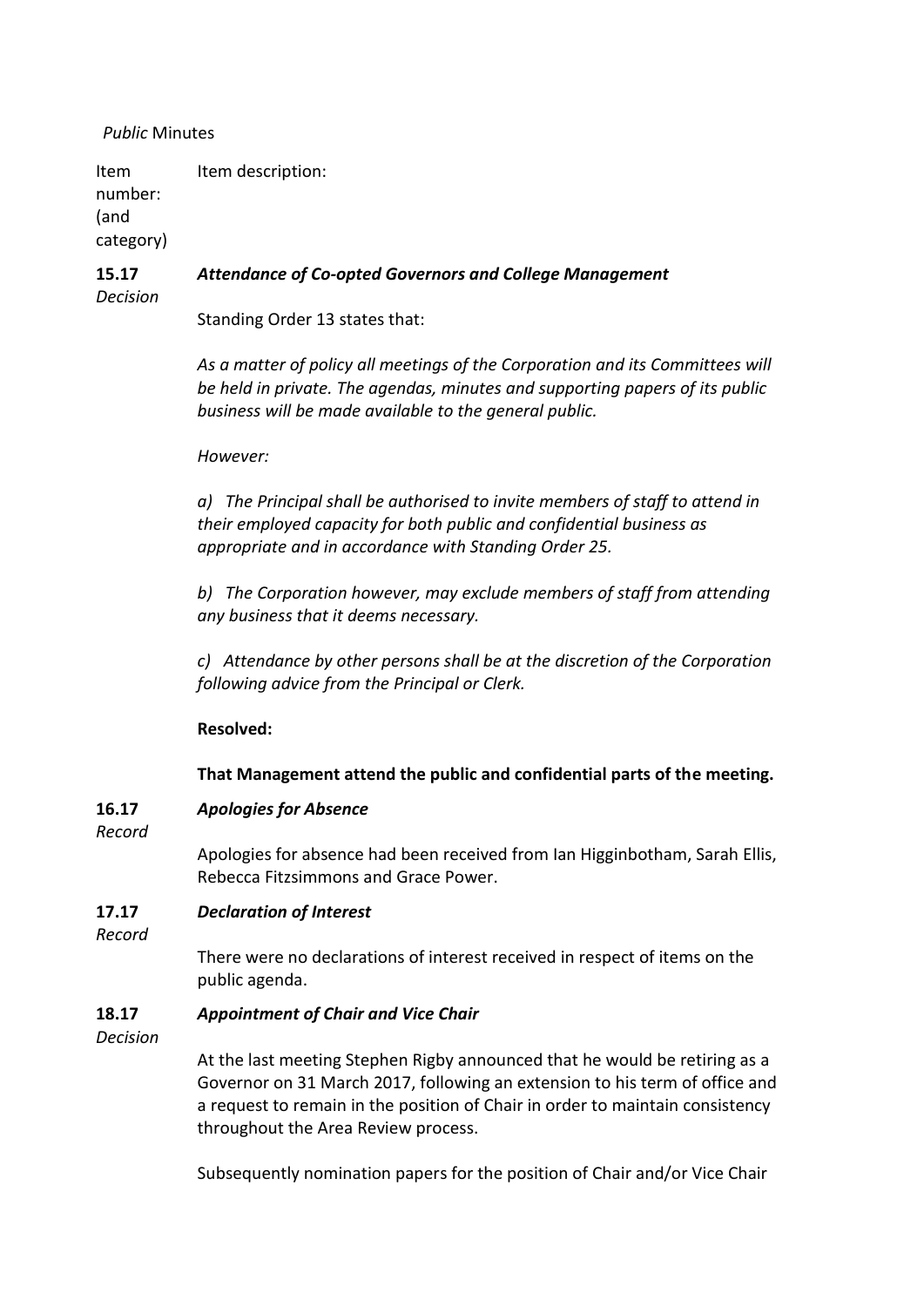were circulated to all eligible Governors on 31 January 2017 with a closing date of 3 March 2017.

In accordance with the Instrument and Articles and the Corporation Standing Orders the election of Chair/Vice Chair was by a show of hands where only one nomination was received. Should there be more than one nomination for either or both posts then the election would be by ballot.

The appointments would be effective from 1 April 2017 until 31 July 2018. The Clerk had received one nomination for the position of Chair of the Corporation, Stuart Heys the current Vice Chair. Two nominations had been received for the position of Vice Chair, Gerry Corless and Allan Foster. Members noted a close vote for position of Vice Chair.

Following due process it was

# **Resolved:**

- 1. **That Stuart Heys be elected as Chair of Corporation from 1 April 2017 to 31 July 2018.**
- 2. **That Allan Foster be elected as Vice Chair of Corporation from 1 April 2017 to 31 July 2018.**

#### **19.17** *Chair's Opening Remarks*

*Information*

The retiring Chair, Stephen Rigby addressed the Corporation at what was his last meeting after a twelve year period of service.

He drew members' attention to the recent endorsement of the College's strategies, success and quality through the Area Review process, Ofsted inspection (letter from the 2 day short inspection pending) and Leaders in Diversity Award.

It had been an interesting period in which Area Review confirmed Myerscough as a stand-alone specialist College. He urged members to recognise this as a major outcome which could lead to positive opportunities for the College and acknowledged the work of the Principal, Management and fellow Governors throughout the process.

The Chair reflected on the College environment and operation of the Board over the past twelve years noting changes in culture and focus as Governors considered the wider picture and different stakeholder perspectives. He made mention of the attention to staff wellbeing through the framework of pay and work and focus on the quality of teaching and learning.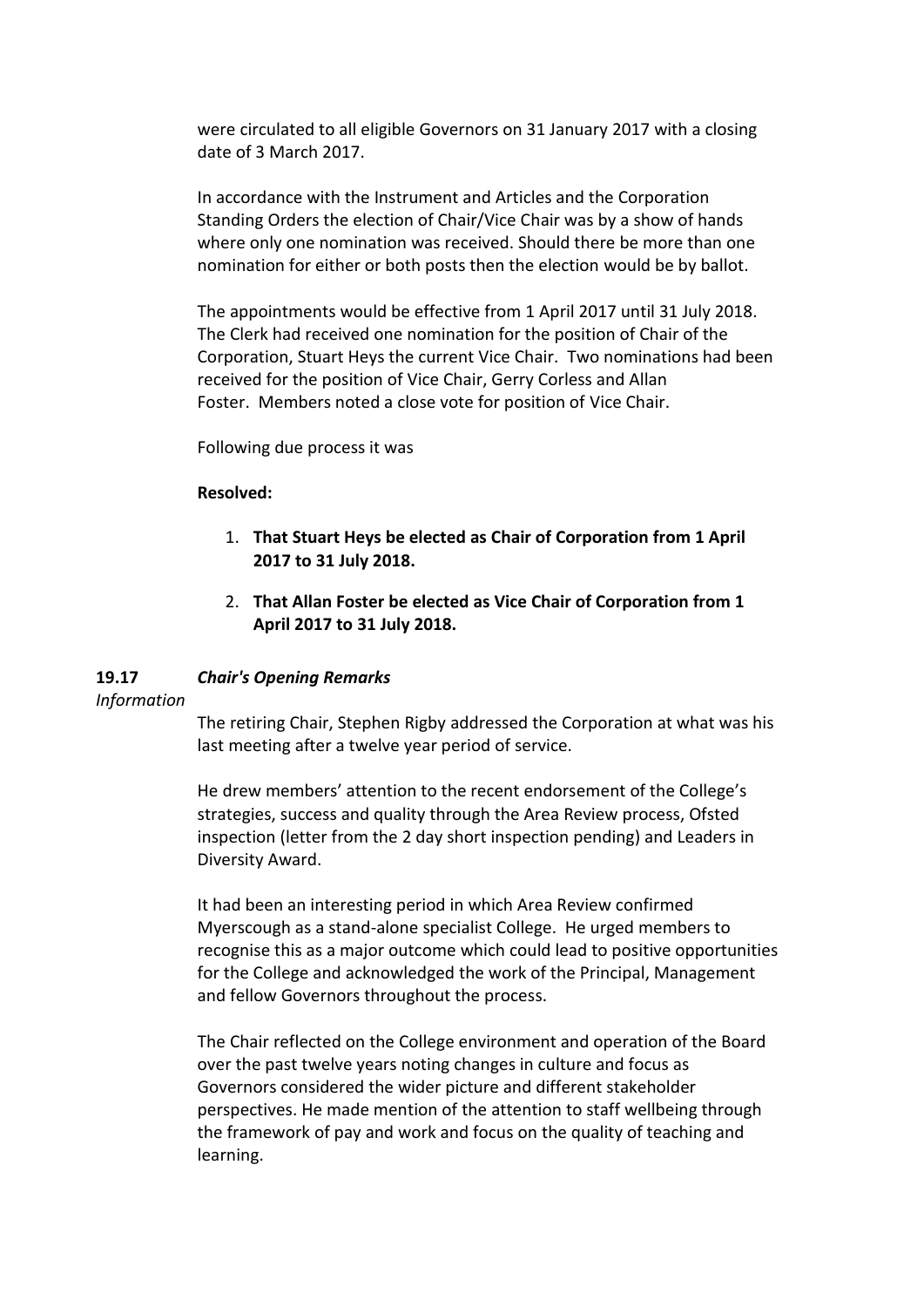He expressed confidence in the future for Myerscough College and wished the incoming Chair and Vice Chair well in their roles.

The Principal reciprocated appropriately thanking Stephen for his support to the College its students and staff and made comment on a good working relationship and the humour Steve brought to the role. Staff and fellow Governors endorsed the sentiment.

At the close of the public business Steve was presented with an engraved Corporate glass gift and a Myerscough rose with planter by the Chair elect.

# **Resolved:**

- 1. **That the Chair's opening remarks be received.**
- 2. **That the retirement of the Chair Stephen Rigby be noted and thanks expressed for his service to the College.**

#### **20.17** *Correspondence*

# *Information*

**Association of Colleges AoC -** Members noted the contents of the letter received from Ian Ashman, AoC President. The President had focused on advocacy for Colleges, promoting wellbeing and good mental health, and the review of AoC.

**National Centre for Diversity** - The letter confirmed the successful achievement of 'Leaders in Diversity' which would remain valid for 24 months from March 2017. The letter stated, 'The Leaders in Diversity journey and the achievement of the standard gives a positive message to all the stakeholders, both internal and external and each person should be congratulated for their input to the success of the organisation'.

Members noted the value of diversity throughout the organisation and how it feeds through into teaching and learning and to success.

## **Resolved:**

- 1. **That the AoC letter be received**
- 2. **That the achievement of Leaders in Diversity be noted**

#### **21.17** *Report of the Myerscough Students Union*

*Information*

Corporation gave consideration to the MSU report. The report provided details of fundraising, social, wellbeing and sports activities. In addition MSU was confident their efforts to ensure the College would be successful in renewing its Fairtrade accreditation this month, March 2017 would be successful.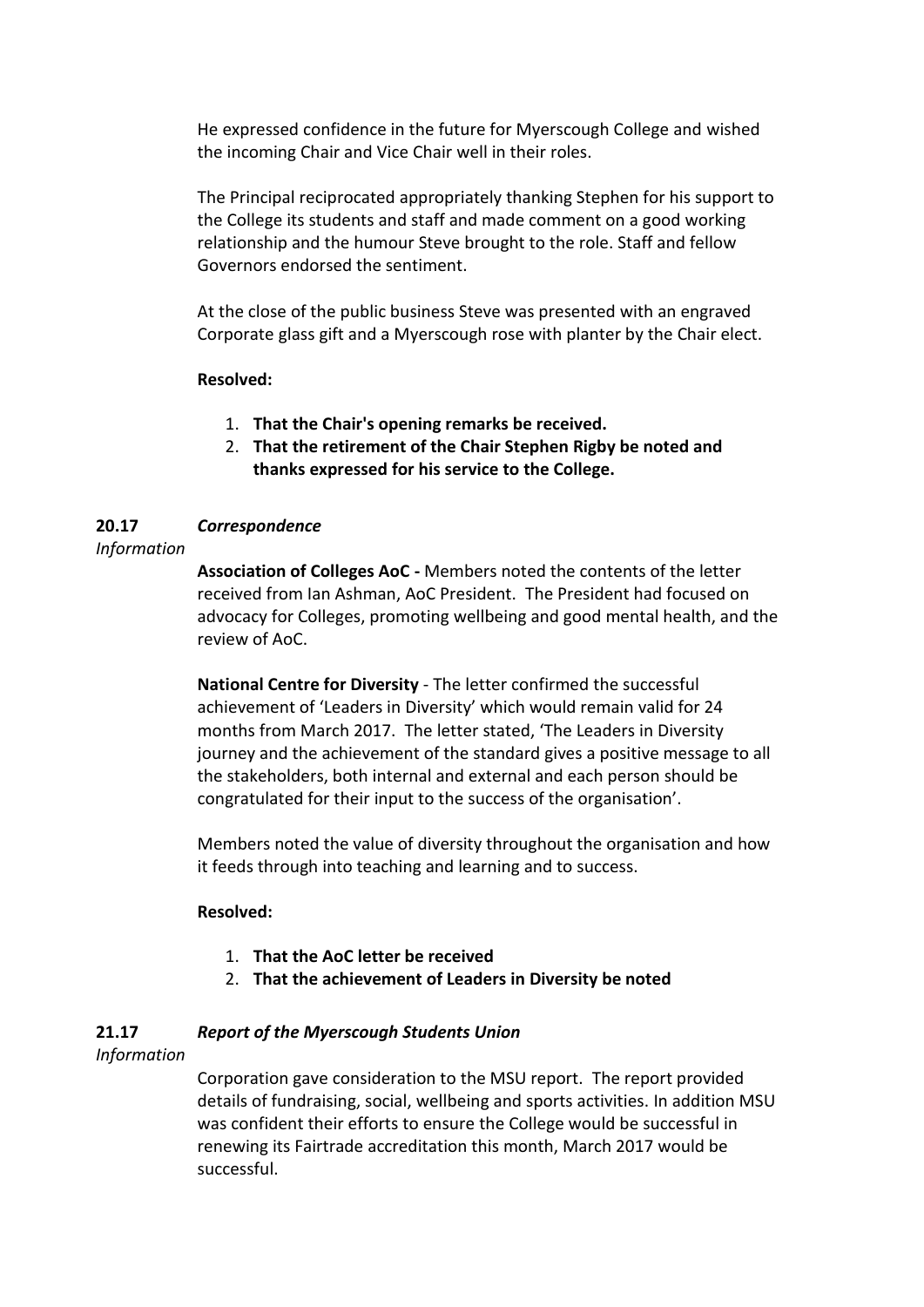Student elections were currently taking place for the position of Student President and other positions. The Student President as part of the role would serve on the Corporation. A second Student Governor would also be elected. Members noted that for the last two years the post was no longer sabbatical with those elected to the Board being involved in active study.

Members commented on the value of student representation on the Board and strategies would be considered to engage the Student Governors with the role to provide a meaningful experience with good attendance at meetings.

#### **Resolved:**

#### **That the MSU Report be received.**

#### **22.17** *Governors Involvement Strategy*

*Decision*

Governors informed the Corporation of any involvement with the College since the last meeting.

Governors had attended the official opening of the Foundation Learning Centre by the High Sherriff of Lancashire and reported on a well organised, pleasurable and inspiring event at which the High Sherriff had awarded the College his Community Award.

Those who had attended the Ofsted meeting with inspectors reported they had felt confident and knowledgeable in the meeting. The Clerk had been present and commented on the good performance from those present. Contributions from all Governors was noted through their individual service which contributed to the collective decision making of the Board.

The Safeguarding Governor, Clare Platt had continued to meet with the Director of Student Support & Welfare where she was informed on the strategic approach and operational decisions. Members noted that Clare's term of office on the Board concluded at the end of the year and Audit & Governance Committee had identified that Jane Booker had relevant skills and background and was willing to take on the role. Clare would arrange a handover to Jane.

The teaching Staff Governor had been involved in a day's filming of teaching staff, students and classroom environments. The outcome would be part of a case study by the Department of Education and the Educational Training Foundation. This was looking at special educational needs ad disabilities (SEND), how the leadership was embedded in the organisation to be really effective and would be shared nationally.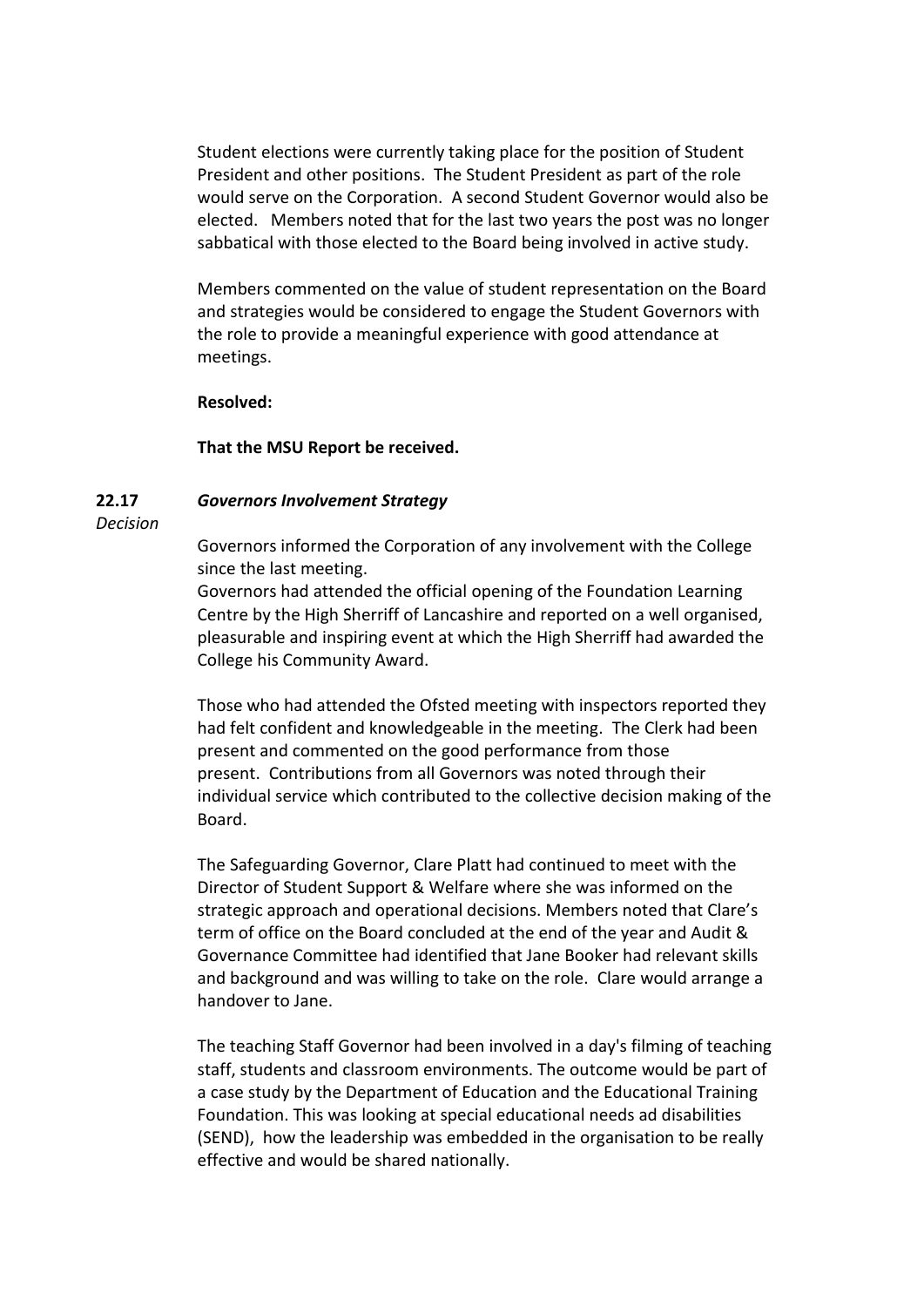Governor attendance was also registered at the Higher Education course representatives meeting.

### **Resolved:**

#### **1. That the Governor Engagement Report be received.**

**23.17** *Report of the Audit and Governance Committee 7 February 2017*

*Decision*

Corporation gave consideration to the Report of the Audit and Governance Committee presented by the Chair of the Committee

**Internal Audits** - The following had taken place:

- UK Visa and Immigration Compliance Review 1 low level recommendation made.
- Framework for Compliance with the Counter Terrorism and Security Act 2015, including the Prevent Duty - 2 low level recommendations made.

The reports provided assurance of operations in these areas and the level and amount of recommendations was below the Auditors benchmark in comparison to similar institutions.

**Internal Audit Progress and Summary Update -** There was good progress on implementing recommendations.

**Strategic Risk Management and Governance Risks -** Under the new approach to risk the Committee had given attention to both registers and recommended changes in some areas to provide clarity, inclusion and amend scoring.

**Subcontracting arrangements -** The report provided details of numbers enrolled, the funding value, success rates and the reasons for subcontracting the provision.

**Corporation Vacancies -** The Committee had noted the appointment of David Hall, Regional Director of the NFU, as a Governor of the College with effect for 1 April 2017 and following the retirement of the current Chair, Stephen Rigby.

Clare Platt who was the Safeguarding Governor would retire from the Board in December 2017. Audit & Governance Committee had identified that Jane Booker had the relevant skills for the role and recommended a hand over period be arranged with a view to her taking on the role after Clare's retirement.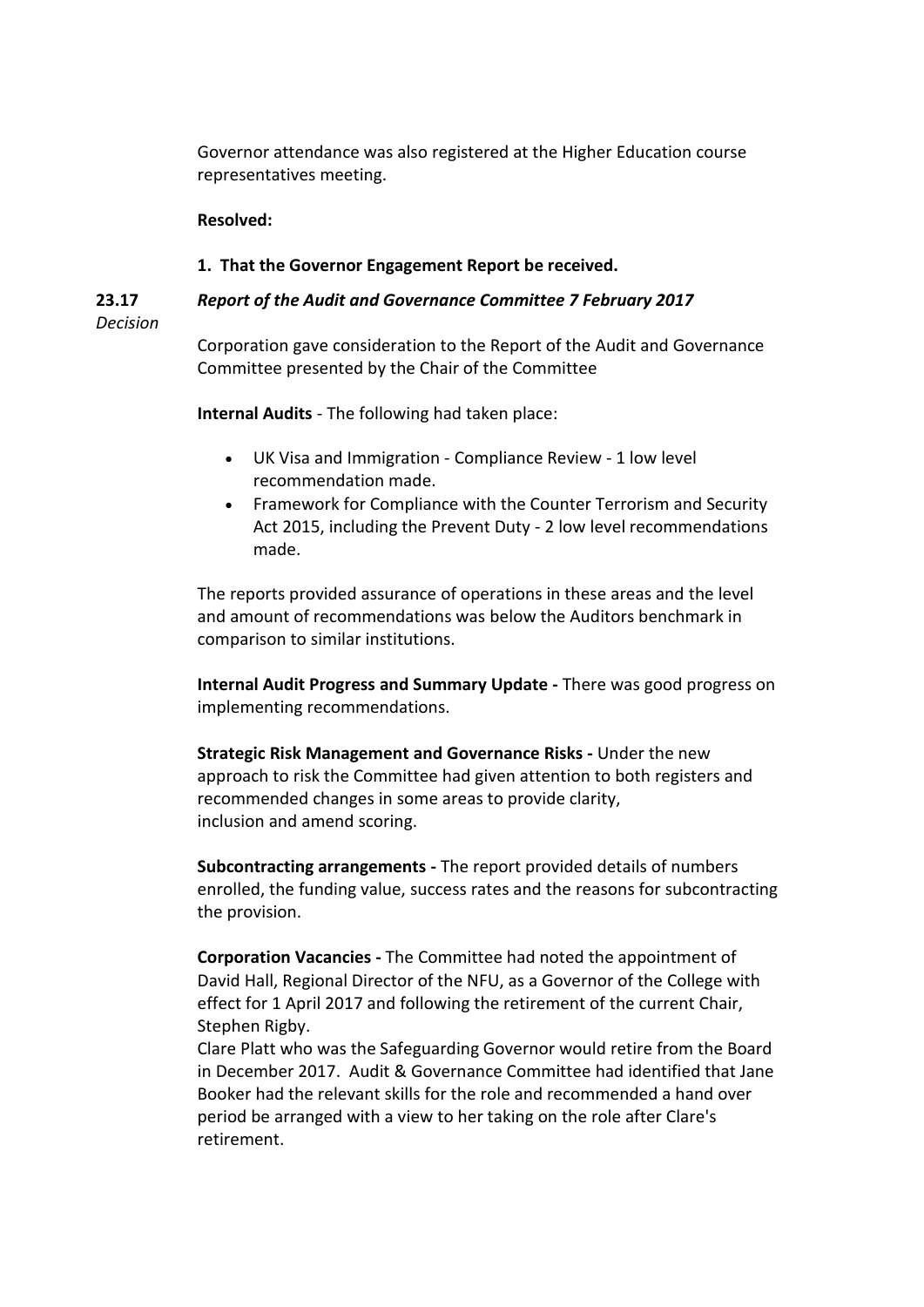**Corporation Quality Improvement Plan -** Members were satisfied with progress against actions.

**Away Event -** The event would be held in-house on 28 April 2017 with the programme being finalised by the Chair and Vice Chair of Corporation and Chair of Audit & Governance Committee. Members were invited to contact the Clerk with input.

Corporation endorsed Audit & Governance Committee recommendations.

# **Resolved:**

- 1. **That the Audit & Governance Report of 7 February 2017 be received.**
- 2. **That Jane Booker be appointed as Safeguarding Governor from 1 January 2018.**

#### **24.17** *Report of the Finance and Resources Committee 21 February 2017*

*Decision*

Corporation gave consideration to the report of the Finance & Resources Committee.

# **Matters requiring a decision:**

# **Further Education Tuition Fees 2017 / 2018**

The Committee had considered the proposed increases in Further Education tuition fees and authorised the Chair and Vice Chair to recommend any amendments once the level of fees charged by competitor colleges was known.

Corporation noted that the benchmarking exercise had resulted in proposing that fees be set at a higher level for some extended diploma courses, details were included in the revised report which came with a recommendation for approval. Corporation endorsed the proposal.

## **Senior Post Holders Grievance and Disciplinary Policies and Procedures**

The Committee had considered the above Policies and Procedures which had been reviewed and updated in line with normal practice. Corporation endorsed the amendments to bring the policy in line with the Equality, Diversity and Inclusion agenda and also where necessary to match the similar staff policy.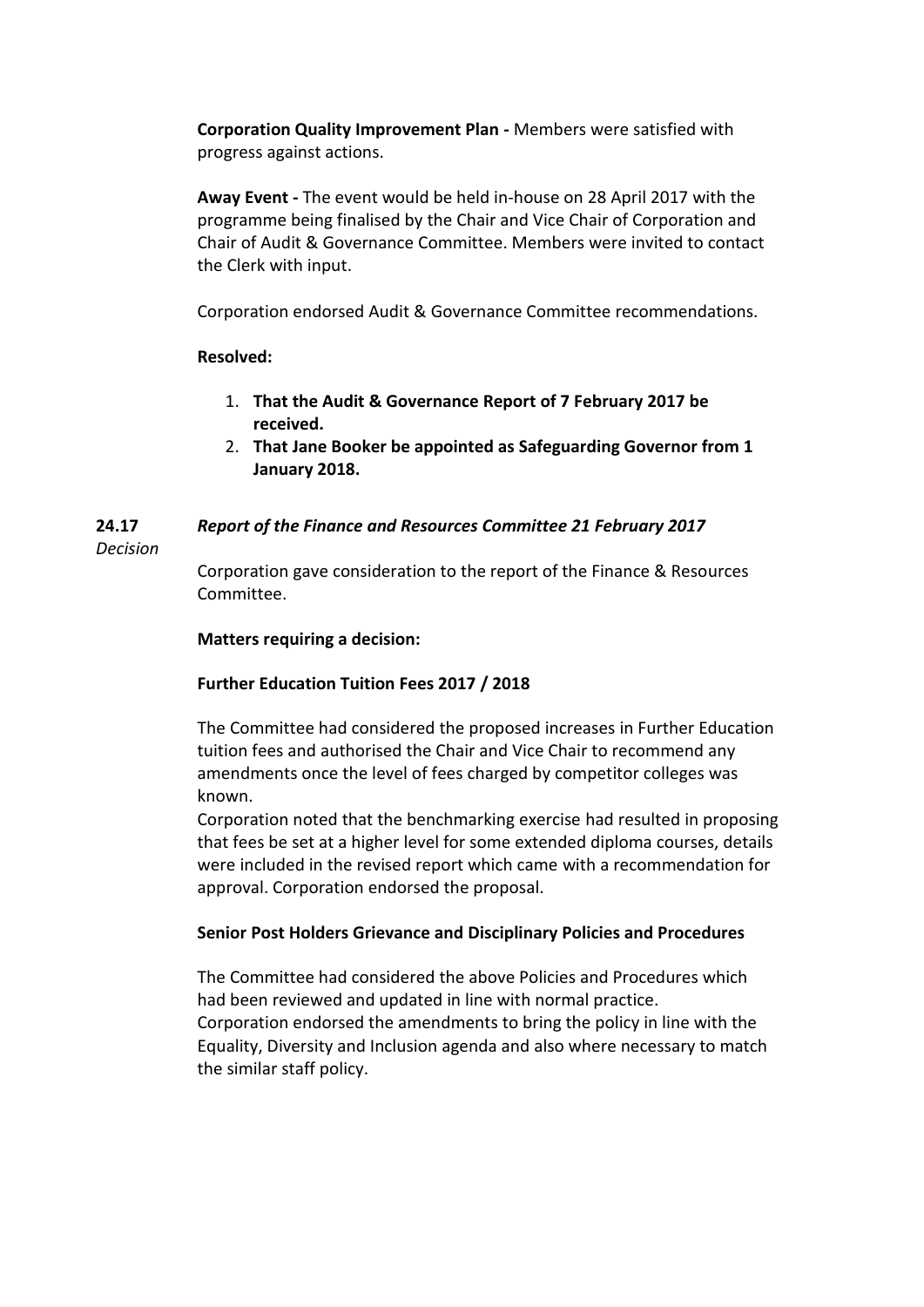**Matters for information:**

**The Principals Strategic Plan Progress Report 2016 / 2017. Financial Position Statement for Period Ended 31 January 2017 including Investments.**

**Capital and Revenue Cash Flow for Period Ended 31 January 2017. Capital Expenditure Report for Period Ended 31 January 2017. Myerscough Ventures Report for Period Ended 31 January 2017.**

The Committee received the regular reports on the various aspects of the College finances for the period ended 31 January 2017. Whilst the finances of the College remain in a healthy state the impact of the reduction of HE student numbers in the current year remained of serious concern. This was reported to the last Corporation meeting and Management continued to take action to mitigate the reduction in income.

Income from Myerscough Ventures was behind profile by some 9% due in the main to a reduction in HE numbers which led to less utilisation of residencies, catering and other Ventures activities.

Corporation noted the reduced HE numbers and a request for a review of income and margins which would be considered at the 'Away Event' in April 2017.

Corporation noted a surplus despite income being behind targeted levels.

## **Strategic Risk Register**

In line with the agreed policy review each Committee would now receive a report on risks associated with their area of operation. The Committee received the report but wished to have it consolidated into one report (each individual area was in a separate report) and in chronological order with the highest risks first.

## **College Funding Update**

Since the Finance & Resources Committee meeting the EFA contract value had been confirmed which amounted to an increased allocation of £1.2m. This included increases which would not affect the bottom line, namely, student financial support of £56k and an allocation of £153.5k which was a transfer from SFA funding which College would expect to reduce accordingly. Taking these into account Corporation was pleased to note a funding increase of £1m which reflected the increased numbers of 16-18 year olds from 2016 / 17.

The SFA had not yet released contract allocations for 2017/18.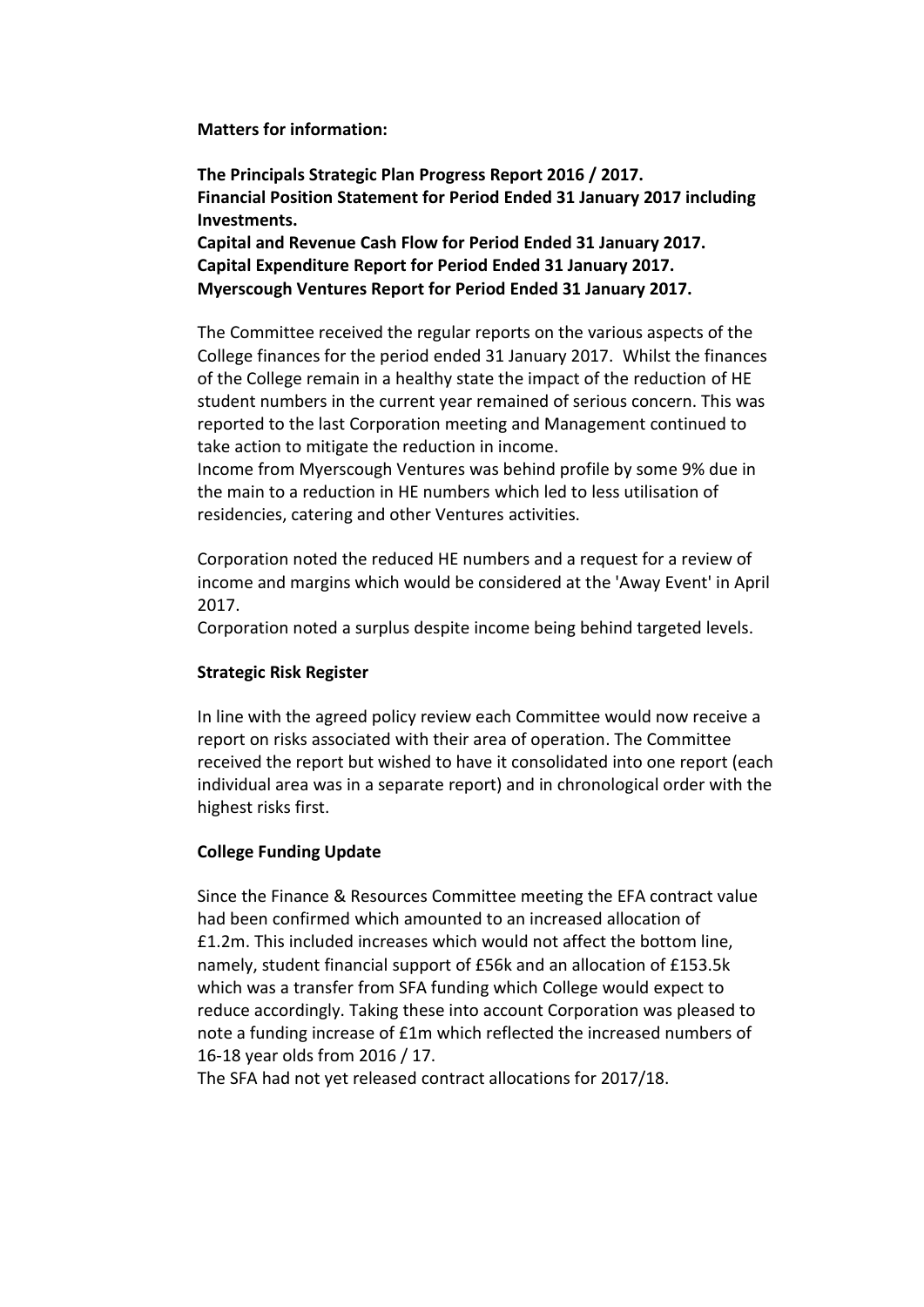## **Financial Regulations – Annual Review**

The amendments in the main were around the revision of accounting regulations, updated titles, alignment with the new car booking scheme and provision of alternative senior management signatures in the absence of designated individuals.

### **Policy on Subcontracting – Review**

In compliance with SFA funding the policy had been reviewed.

### **Student Union Constitution**

Amendments had been agreed to reflect the appointment of the Student Union Liaison Officer and the Student Union President no longer being a sabbatical position.

# **Human Resources for the Period Ending 31 January 2017 Health and Safety Report for the Period Ended 31 January 2017** The Committee had scrutinised reports, received information and were assured of effective management in these areas.

### **Terms of Reference for the Finance and Resources Committee**

Following review the Committee was assured that the Terms of Reference matched the responsibilities of the Committee.

#### **Next Meeting**

The next meeting of the Committee would be held on Tuesday 6 June 2017.

#### **Resolved:**

- 1. **That the Tuition Fees for 2017 / 2018 as detailed in the report be agreed**
- 2. **That the revised Grievance and Disciplinary Policy and Procedure for Senior Post Holders be agreed.**
- 3. **That the matters for information be received.**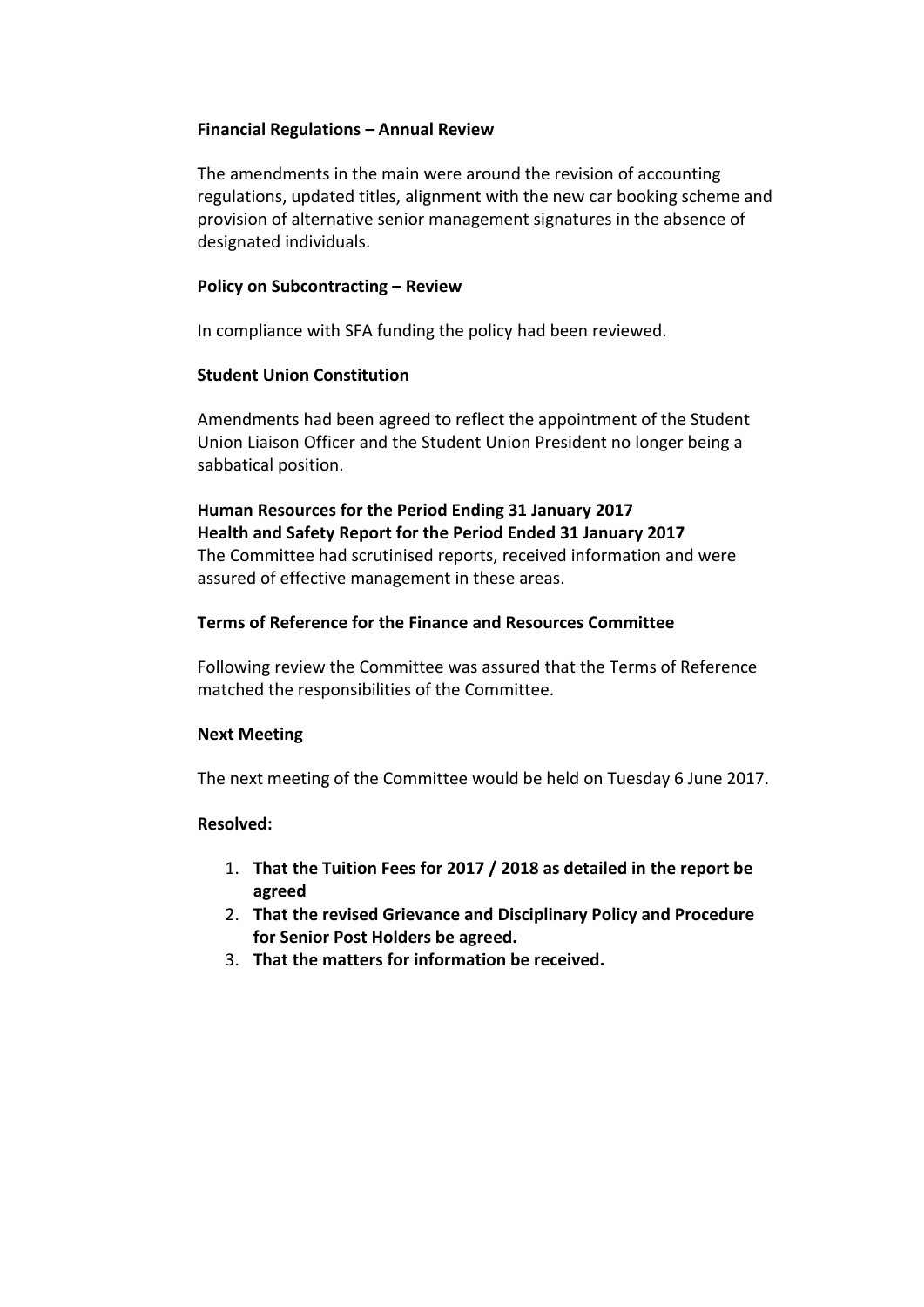#### **25.17** *Report of the Quality & Standards Committee 28 February 2017*

### *Decision*

Corporation gave consideration to the report of the Quality & Standards Committee of 28 February 2017.

### **Performance Data 2016/2017**

The Committee had reviewed performance for the current year as follows:

```
Strategic Plan Progress Report 2016/2017. 
Current Year Data:
 FE
 HE
 Work Based Learning
```
The Committee had considered the reports.

Key performance indicators for retention and attendance were meeting target. Overall and timely success for Apprentices showed an upward trend. Corporation noted some difficulties in recruiting staff to Sportsturf in the South East.

There was a move to teach to the City and Guilds qualification framework from Btec.

Recruitment for FE and work-based learning indicated upward trends.

HE recruitment was down which reflected national trends. Corporation noted this would be discussed at the 'Away Event' and was aware of the impact to income and actions to reduce costs.

Performance in maths and English remained a concern but Governors were encouraged by good results from November re-sit exams.

The College Research Strategy was being revised to incorporate wider scholarship activity and would be re-launched as the Research and Scholarship Strategy.

The recently introduced Teaching Excellence Framework indicated an initial rating of 'silver' for the College but should Veterinary Nursing (25% of HE provision) be regarded as graduate professionals a truer reflection of 'gold' may be obtained. The College continued to lobby for this recognition.

#### **Learner Voice**

Overall feedback was positive and results fed back to learning areas for action. The data was reviewed at the Curriculum Quality Group and the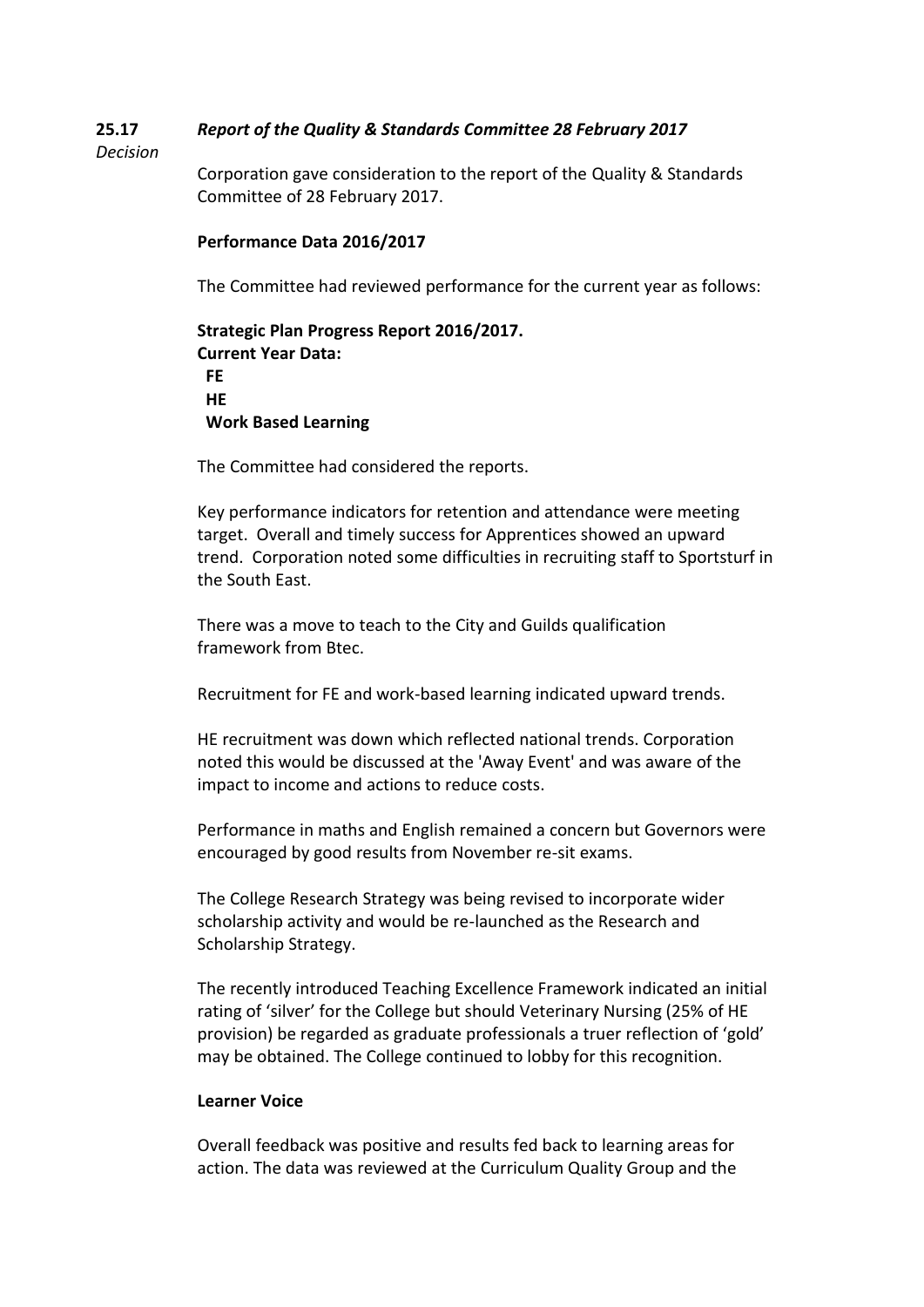Quality Monitoring Strategy Meeting and feeds into academic and support self-assessment reports.

## **Teaching and Learning and Assessment Report**

At the time of the report 81% of staff had been observed with 95% of lessons graded as 1 or 2. Corporation was informed that Ofsted had observed 47 lessons during the 2 day inspection and was pleased to note the high quality teaching in the College.

# **Equality, Diversity and Inclusion Action Plan**

Corporation was delighted to be updated that the College had been awarded the 'Leaders in Diversity' award. In addition the College had received three nominations for diversity awards, which recognised the contribution of two members of staff and the College as a whole.

# **Quality Improvement Plan 2016/2017**

Members were updated on progress against targets.

# **LANDEX Peer Review Report**

Corporation noted the value of benchmarking and external reviews.

## **Strategic Risk Register**

Quality & Standards Committee had considered risks relative its area of operation, members would feedback to the Vice Principal any post meeting comments on the risks identified.

## **Date of next Meeting**

Members noted the next meeting of the Committee would be held on Tuesday 4 July 2017.

## **Resolved:**

**That the report of the Quality & Standards Committee of 28 February 2017 be received**.

#### **26.17** *Cultiva Annual General Meeting 2017*

*Information*

The Cultiva Annual General Meeting 2017 was held at Sparsholt College, Hampshire on 15 February 2017. Myerscough College Governor, Gerry Corless had been appointed a Director of Cultiva and was in attendance together with the Principal.